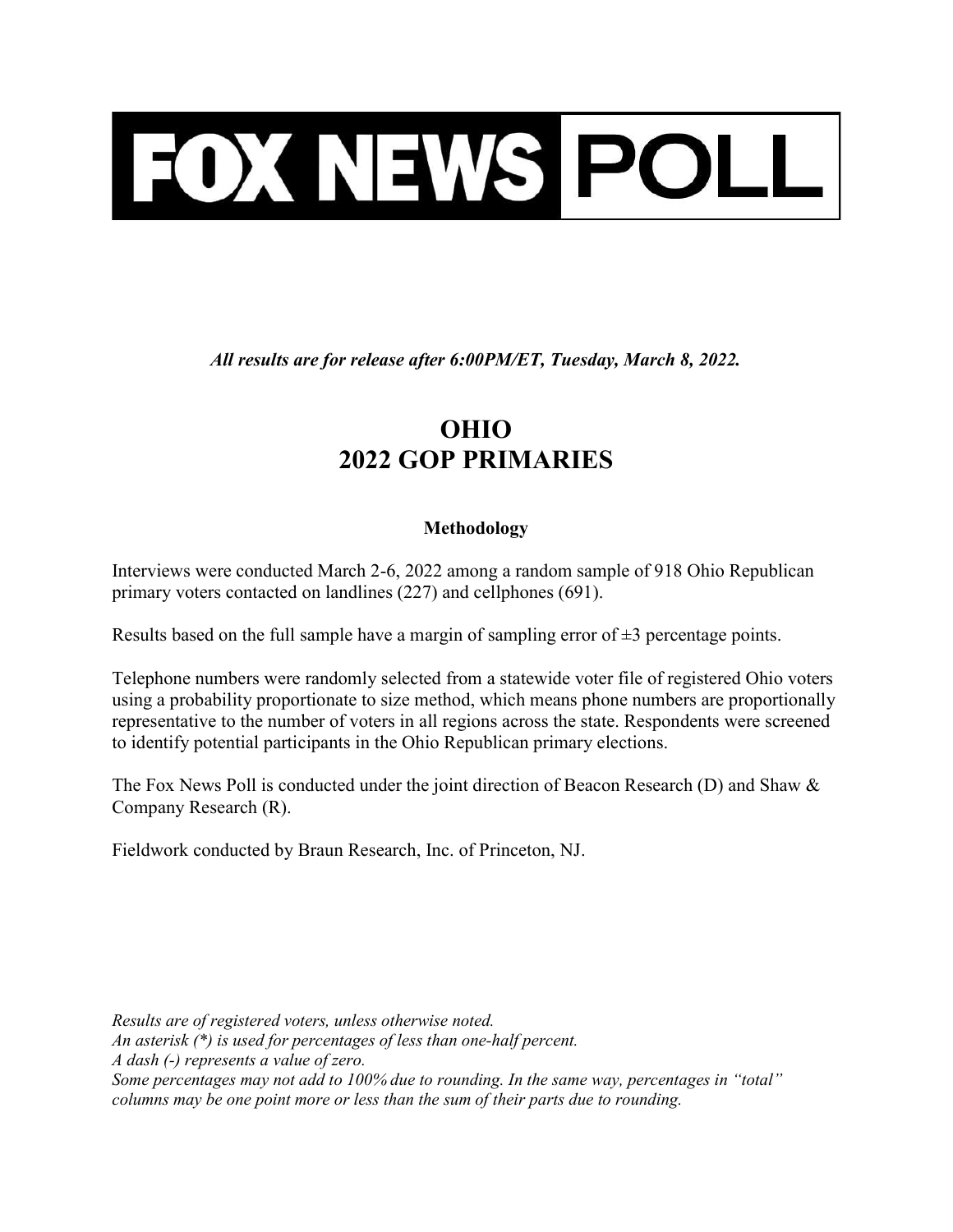1. How likely are you to vote in the May 3rd Ohio Republican primary election for governor and U.S. Senator -- will you definitely vote in the Republican primary, probably vote, probably not vote, or definitely not vote?

|            |              |             | Definitely Probably Probably Definitely |   |                       |
|------------|--------------|-------------|-----------------------------------------|---|-----------------------|
|            | vote<br>____ | <u>vote</u> | not vote                                |   | not vote (Don't know) |
| 2-6 Mar 22 | 75%          |             |                                         | - | -                     |

2. How interested are you in the Republican primary election? Are you:

|                       | Extremely | Very | Somewhat | Not at all | (Don't know) |
|-----------------------|-----------|------|----------|------------|--------------|
| 2-6 Mar 22            | 43%       |      |          |            |              |
| Q3 Gibbons supporters | 49%       |      |          |            |              |
| Q3 Mandel supporters  | 49%       | 32   |          |            | -            |
| Q3 Vance supporters   | 48%       | 32   | 20       | -          | -            |

3. If the Ohio Republican primary election for U.S. Senator were held today, who would you vote for if the candidates were: [RANDOMIZE] [IF NOT SURE: Well, if you had to decide today, which one would you choose?]

|                 | 2-6 Mar 22 |
|-----------------|------------|
| Mike Gibbons    | 22%        |
| Josh Mandel     | 20         |
| J.D. Vance      | 11         |
| Jane Timken     | 9          |
| Matt Dolan      |            |
| Neil Patel      | 2          |
| Mark Pukita     |            |
| (Other)         | *          |
| (Wouldn't vote) | 4          |
| (Don't know)    | 24         |
|                 |            |

## [SKIP IF OTHER, WOULDN'T VOTE, OR DON'T KNOW IN Q3, ±3.5%]

4. Are you certain to support that candidate, or is there a chance you may change your mind?

|                       | Certain to support | May change mind | (Don't know) |
|-----------------------|--------------------|-----------------|--------------|
| 2-6 Mar 22            | 34%                |                 |              |
| Q3 Gibbons supporters | 35%                | 62              |              |
| Q3 Mandel supporters  | 32%                | 64              |              |
| Q3 Vance supporters   | 31%                | 66.             |              |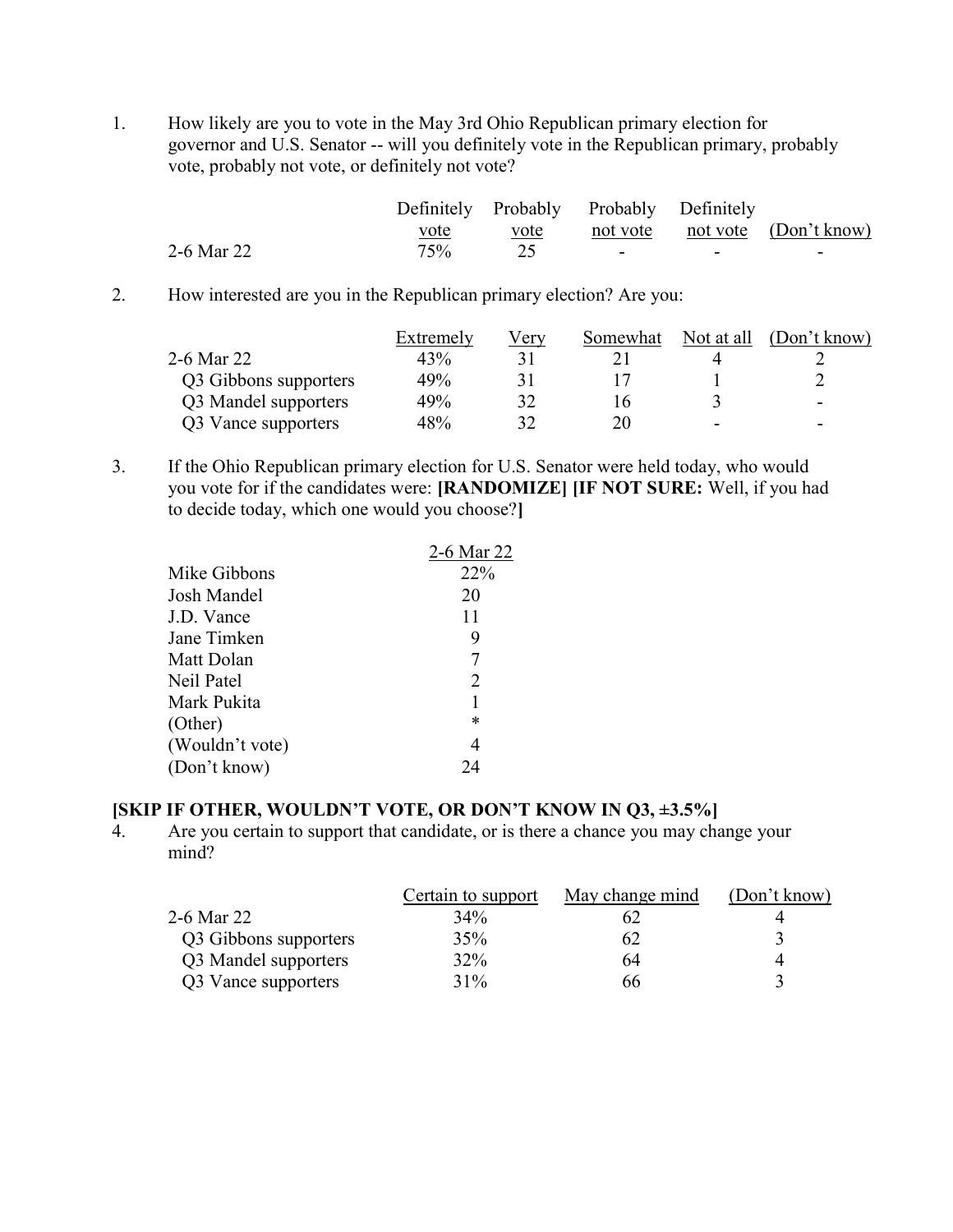5. If the Republican primary election for governor were held today, who would you vote for if the candidates were: [RANDOMIZE] [IF NOT SURE: Well, if you had to decide today, which one would you choose?]

|                 | 2-6 Mar 22                  |
|-----------------|-----------------------------|
| Mike DeWine     | 50%                         |
| Joe Blystone    | 21                          |
| Jim Renacci     | 18                          |
| (Other)         | $\ast$                      |
| (Wouldn't vote) | $\mathcal{D}_{\mathcal{L}}$ |
| (Don't know)    | 10                          |
|                 |                             |

## [SKIP IF OTHER, WOULDN'T VOTE, OR DON'T KNOW IN Q5, ±3.5%]

6. Are you certain to support that candidate, or is there a chance you may change your mind?

|                        | Certain to support | May change mind | (Don't know) |
|------------------------|--------------------|-----------------|--------------|
| 2-6 Mar 22             | 58%                | 40              |              |
| Q5 DeWine supporters   | 60%                | 36              |              |
| Q5 Blystone supporters | 62%                | 36              |              |
| Q5 Renacci supporters  | 45%                | 54              |              |